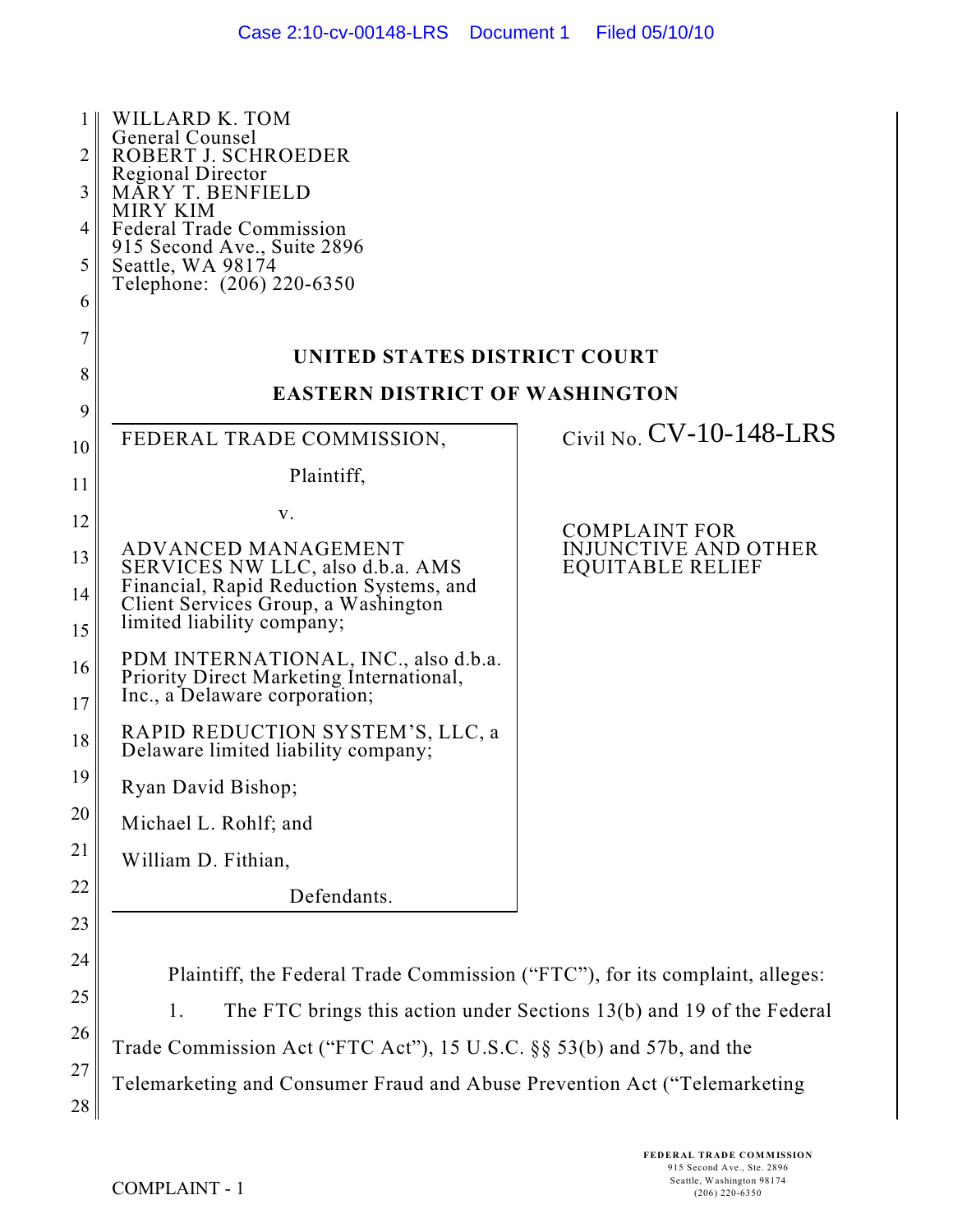1 2 3 4 5 6 7 Act"), 15 U.S.C. §§ 6101-6108, to obtain temporary, preliminary, and permanent injunctive relief, rescission or reformation of contracts, restitution, the refund of monies paid, disgorgement of ill-gotten monies, and other equitable relief for defendants' acts or practices in violation of Section 5(a) of the FTC Act, 15 U.S.C. § 45(a), and in violation of the FTC's Telemarketing Sales Rule ("TSR"), 16 C.F.R. Part 310, in connection with the marketing and sale of a credit card interest rate reduction service.

8

14

# **JURISDICTION AND VENUE**

9 10 11 2. This Court has subject matter jurisdiction pursuant to 28 U.S.C. §§ 1331, 1337(a), and 1345, and 15 U.S.C. §§ 45(a), 53(b), 57b, 6102(c), and 6105(b).

12 13 3. Venue is proper in this District under 28 U.S.C. § 1391(b) and (c) and 15 U.S.C. § 53(b).

**PLAINTIFF**

15 16 17 18 19 20 21 4. Plaintiff FTC is an independent agency of the United States Government created by statute. 15 U.S.C. §§ 41-58. The FTC enforces Section 5(a) of the FTC Act, 15 U.S.C. § 45(a), which prohibits unfair or deceptive acts or practices in or affecting commerce. The FTC also enforces the Telemarketing Act, 15 U.S.C. §§ 6101-6108. Pursuant to the Telemarketing Act, the FTC promulgated and enforces the TSR, 16 C.F.R. Part 310, which prohibits deceptive and abusive telemarketing acts or practices.

22 23 24 25 26 27 5. The FTC is authorized to initiate federal district court proceedings, by its own attorneys, to enjoin violations of the FTC Act and the TSR and to secure such equitable relief as may be appropriate in each case, including rescission or reformation of contracts, restitution, the refund of monies paid, and the disgorgement of ill-gotten monies. 15 U.S.C.  $\S$ § 53(b), 56(a)(2)(A), 56(a)(2)(B), 57b, 6102(c), and 6105(b).

28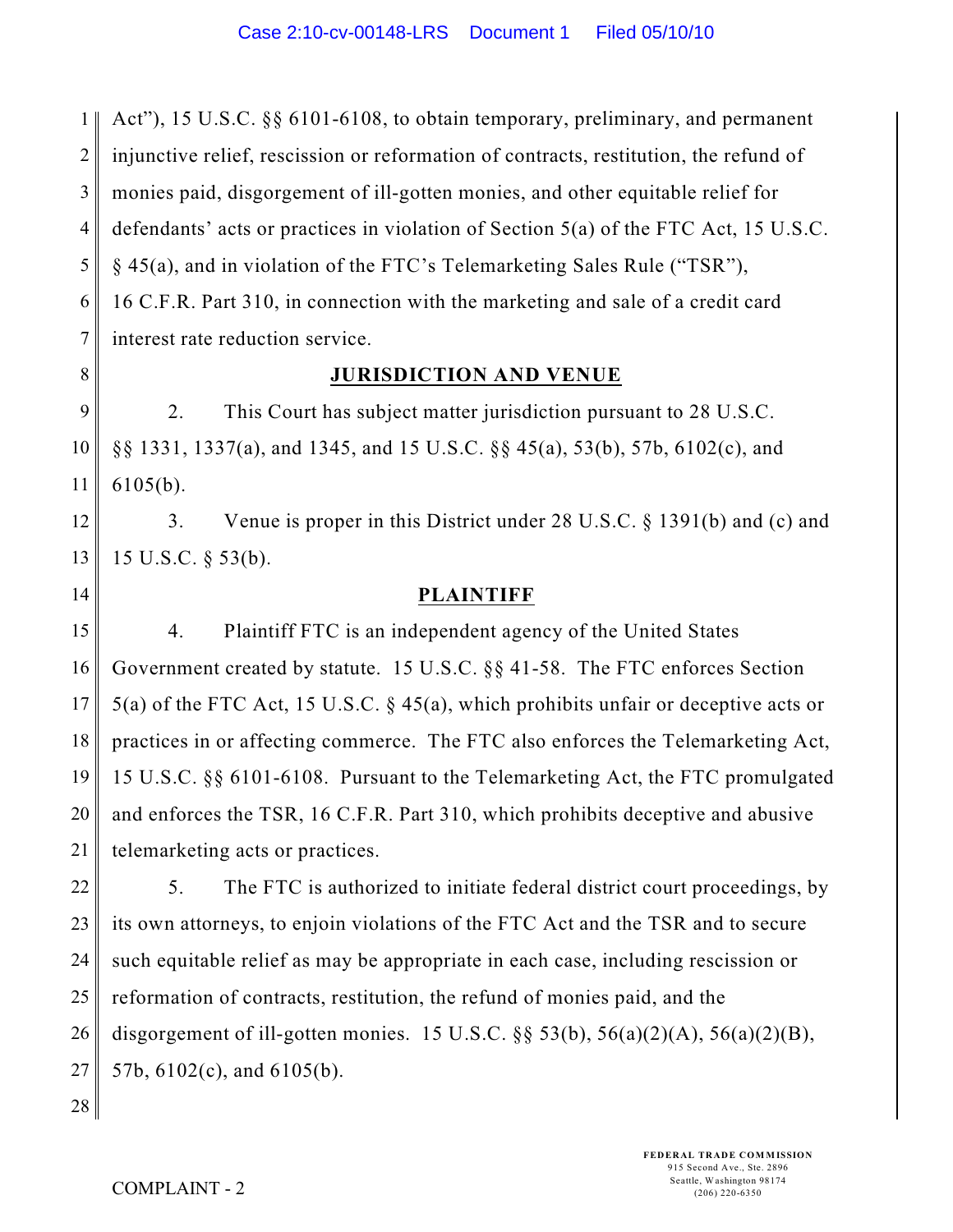**DEFENDANTS**

2 3 4 5 6 7 5. Defendant Advanced Management Services NW LLC, also doing business as AMS Financial, Rapid Reduction Systems, and Client Services Group ("AMS"), is a Washington limited liability company with its mailing address and principal place of business at 1312 N. Monroe, Suite 500, Spokane, Washington 99201. AMS transacts or has transacted business in this district and throughout the United States.

8 9 10 11 12 6. Defendant Rapid Reduction System's, LLC ("Rapid Reduction"), is a Delaware limited liability company with its mailing address and principal place of business at 114 W. Pacific Ave., Suite 200, Spokane, Washington 99201. Rapid Reduction transacts or has transacted business in this district and throughout the United States.

13 14 15 16 17 18 19 20 21 7. Defendants AMS and Rapid Reduction have operated as a common enterprise while engaging in the unlawful acts and practices alleged below. AMS and Rapid Reduction have conducted the business practices described below and share common ownership, officers, business functions, materials, and website form and content. Because AMS and Rapid Reduction have operated as a common enterprise, each of them is jointly and severally liable for the acts and practices alleged below. Individual defendants Bishop and Rohlf have formulated, directed, controlled, had the authority to control, or participated in the acts and practices of AMS and Rapid Reduction that constitute the common enterprise.

22 23 24 25 26 27 28 8. Ryan David Bishop ("Bishop") is an owner and member of AMS and Rapid Reduction. At times material to this Complaint, acting alone or in concert with others, he has formulated, directed, controlled, had the authority to control, or participated in the acts and practices set forth in this Complaint. Defendant Bishop is or has been a signatory on AMS bank accounts. He has initiated or authorized payments or wire transfers from these AMS accounts to persons or entities in apparent furtherance of the enterprise. He is or has been listed as a responsible

1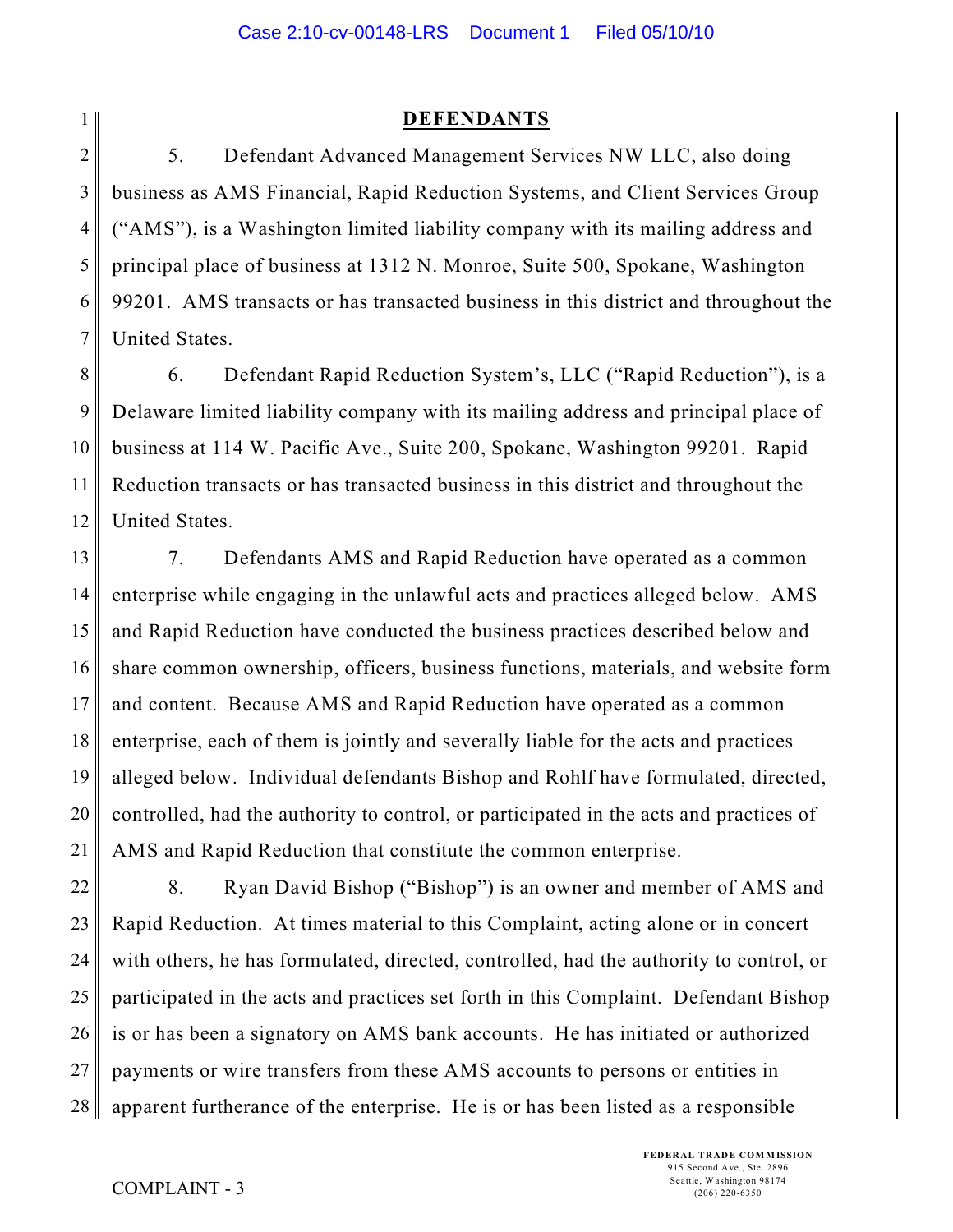1 2 3 4 party on the AMS telephone service account and as the contact on the AMS website registration. He resides in Spokane County, Washington, and, in connection with the matters alleged herein, transacts or has transacted business in this district and throughout the United States.

5 6 7 8 9 10 11 12 13 14 15 9. Michael L. Rohlf ("Rohlf") is an owner and member of AMS and Rapid Reduction. At times material to this Complaint, acting alone or in concert with others, he has formulated, directed, controlled, had the authority to control, or participated in the acts and practices set forth in this Complaint. Defendant Rohlf signed a contract between AMS and PDMI as an owner of AMS, and is or has been a signatory on AMS bank accounts through which he has initiated or authorized payments or wire transfers to persons or entities in apparent furtherance of the enterprise. He is or has been listed as a responsible party on an AMS telephone service account. He resides in Spokane County, Washington, and, in connection with the matters alleged herein, transacts or has transacted business in this district and throughout the United States.

16 17 18 19 20 10. PDM International, Inc., also doing business as Priority Direct Marketing International, Inc. ("PDMI"), is a Delaware corporation with its mailing address and principal place of business at 2132 L Don Dodson Dr., Bedford, Texas 76021. PDMI transacts or has transacted business in this district and throughout the United States.

21 22 23 24 25 26 27 28 11. William D. Fithian ("Fithian") is the sole owner and officer of PDMI. At times material to this Complaint, acting alone or in concert with others, he has formulated, directed, controlled, had the authority to control, or participated in the acts and practices set forth in this Complaint. Defendant Fithian signed a contract between AMS and PDMI as president of PDMI. He is or has been listed as the contact on the PDMI website registration and as the primary contact for a PDMI telephone service account. Fithian has also initiated or authorized the wiring of significant funds to AMS from a PDMI bank account. He resides in Tarrant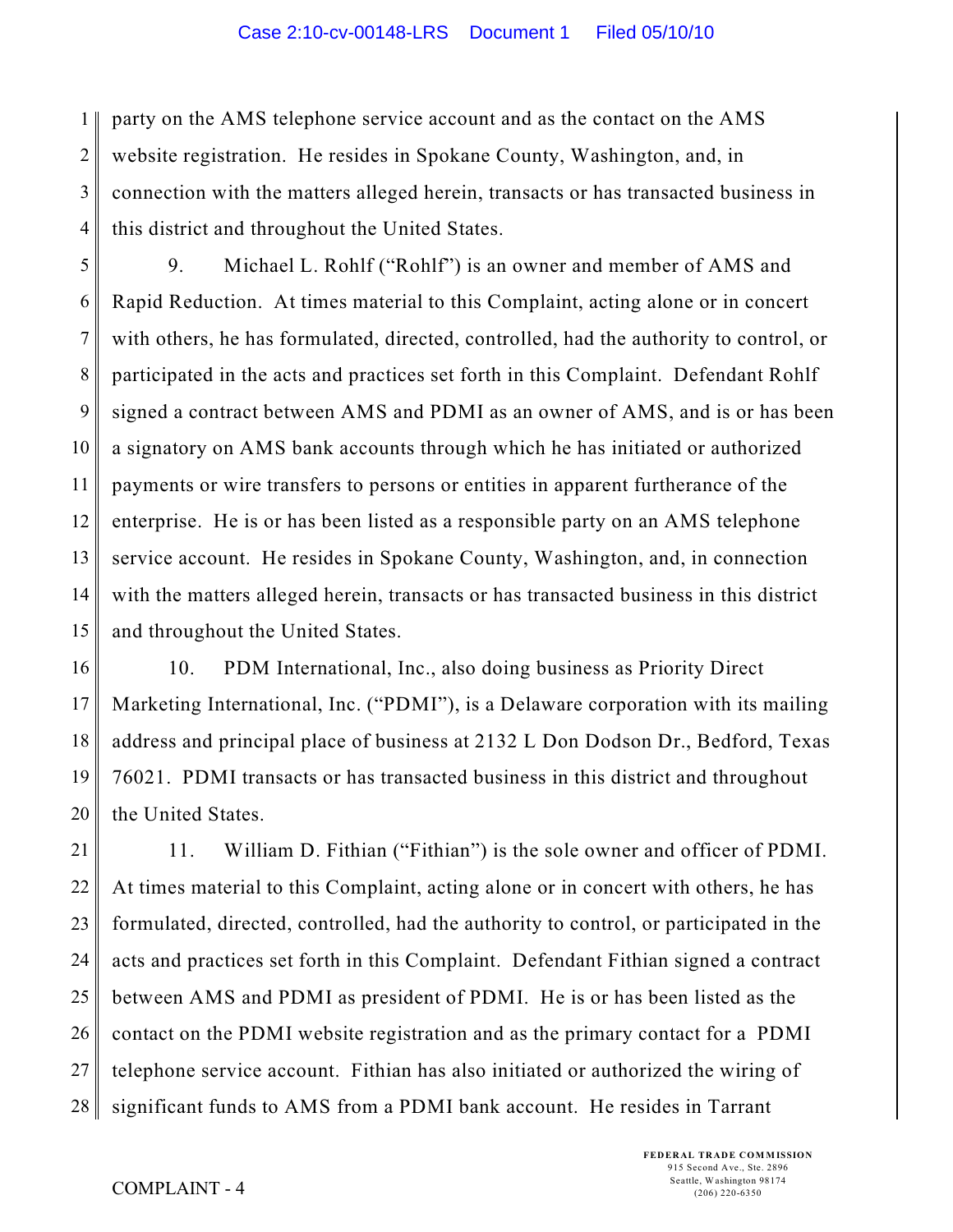1 2 County, Texas, and, in connection with the matters alleged herein, transacts or has transacted business in this district and throughout the United States.

# **COMMERCE**

4 5 6 12. At all times material to this Complaint, Defendants have maintained a substantial course of trade in or affecting commerce, as "commerce" is defined in Section 4 of the FTC Act, 15 U.S.C. § 44.

7

3

## **DEFENDANTS' BUSINESS PRACTICES**

8 9 10 11 13. Since at least 2008, Defendants AMS, Bishop, and Rohlf have marketed a credit card interest rate reduction service to consumers nationwide and have provided fulfillment and customer service in connection with the credit card interest rate reduction service.

12 13 14 15 16 14. Since at least 2008, Defendants PDMI and Fithian have been telemarketers for AMS. They have marketed a credit card interest rate reduction service to consumers nationwide and have provided payment processing to allow for the collection of payments from consumers who purchase the credit card interest rate reduction service.

17 18 19 20 15. Since at least late 2009, Defendants Rapid Reduction, Bishop, and Rohlf have marketed a credit card interest rate reduction service to consumers nationwide and have provided customer service and fulfillment in connection with the marketing of the credit card interest rate reduction service.

21 22 23 24 25 16. In the course of marketing their credit card interest rate reduction service, Defendants have engaged in telemarketing by participating in a plan, program, or campaign conducted to induce the purchase of goods or services by use of one or more telephones and which involves more than one interstate telephone call.

26 27 28 17. In numerous instances, Defendants, or intermediaries acting on Defendants' behalf, have initiated telephone calls that deliver prerecorded voice messages to induce consumers to purchase their credit card interest rate reduction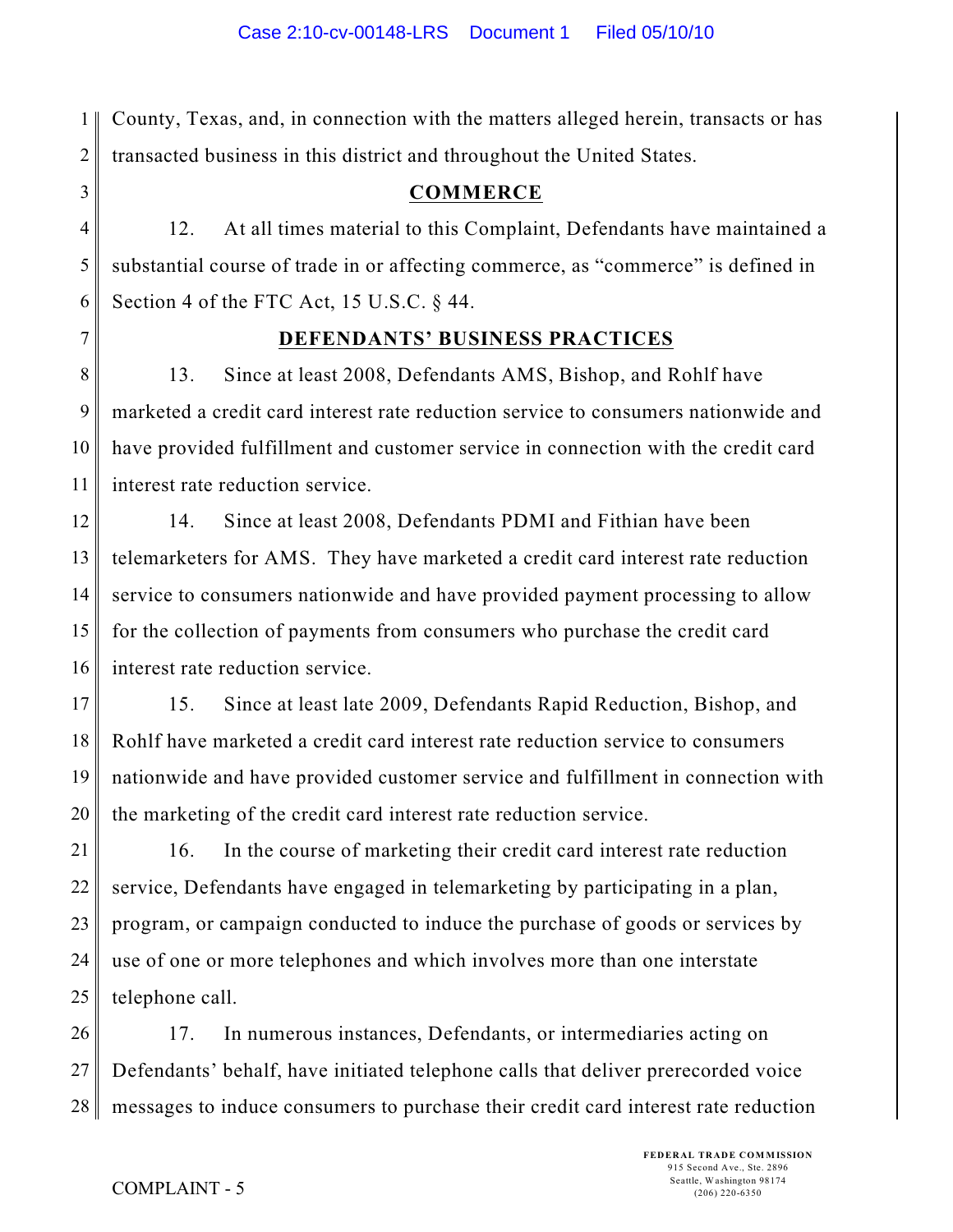1 service. These calls are known as "voice broadcasts" or "robocalls."

2 3 4 5 6 7 8 9 18. In numerous instances, when consumers answer the telemarketing calls, Defendants, or intermediaries acting on behalf of Defendants, do not connect the call to a live sales representative, but play prerecorded messages that offer the opportunity to secure lower credit card interest rates before instructing the recipient of the telephone call to press a number on their phone to be connected to a live representative. Consumers who press that number are connected to live representatives of AMS or PDMI, who offer to sell their credit card interest rate reduction service.

10 11 12 19. To market their credit card interest rate reduction service, Defendants, or intermediaries acting on Defendants' behalf, have also initiated telephone calls to consumers in which live representatives offer to sell the service.

13 14 15 20. Defendants have also marketed their credit card interest rate reduction service via the Internet on several websites, including http://pdmi.us, www.amsplanning.com, and www.rapidreductions.com.

16 17 18 19 21. In numerous instances, Defendants identify themselves during the telemarketing calls using the phrases "Card Services," "Client Services," "Financial Services," or some similar generic phrase that does not identify the seller of the services by name.

20 21 22 23 24 25 26 22. In numerous instances, Defendants, or intermediaries acting on Defendants' behalf, have initiated telephone calls to consumers to induce the sale of credit card interest rate reduction services and have failed to disclose truthfully, promptly, and in a clear and conspicuous manner to the person receiving the call the identity of the "seller" or person that would provide or arrange to provide the services promoted by the telemarketing call, that the purpose of the call is to sell goods or services, or the nature of the goods or services.

27 28 23. During the telemarketing calls, Defendants claim that they will substantially reduce consumers' credit card interest rates. Defendants also often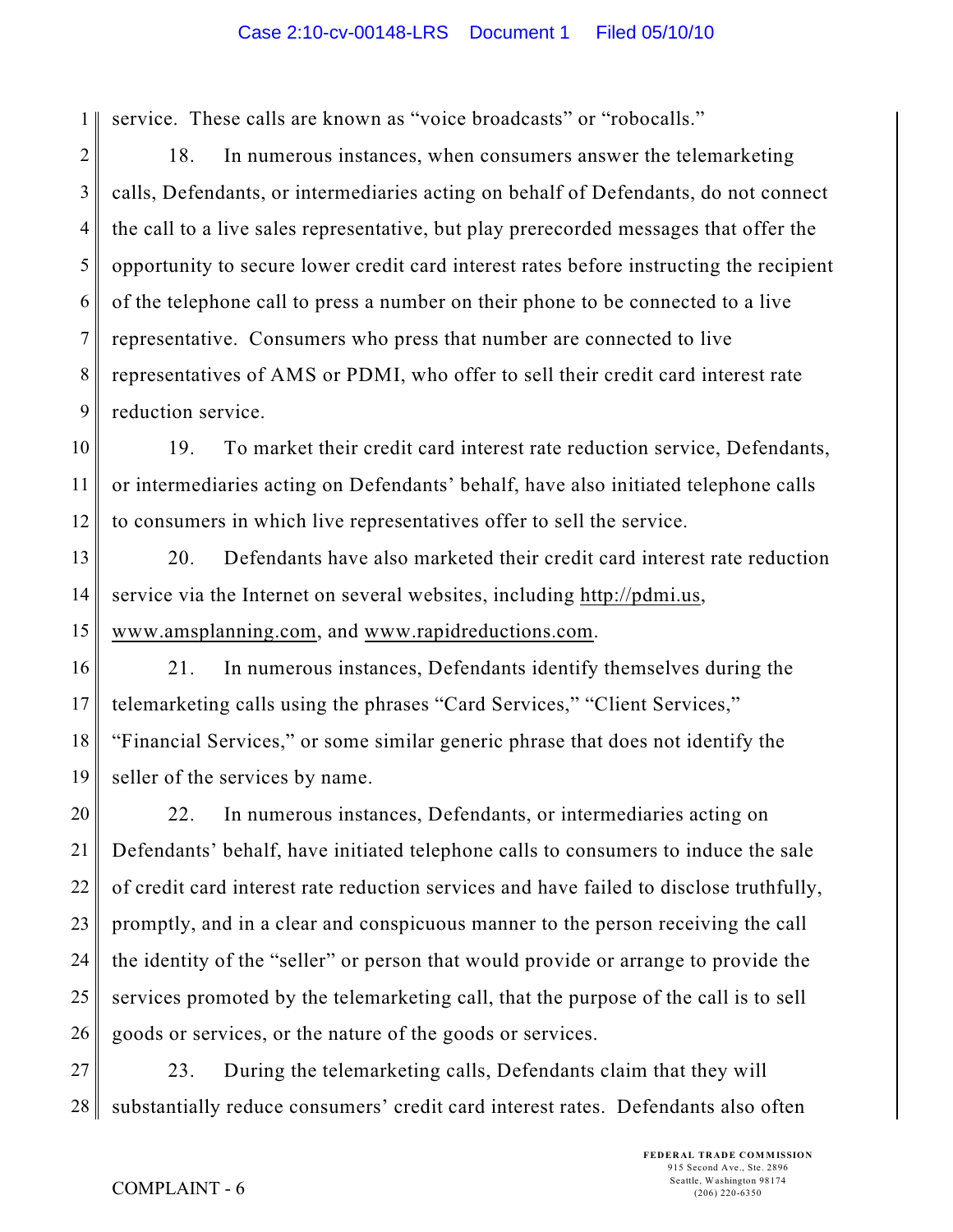1 2 claim that their program will provide substantial savings to consumers, typically \$2500 or more in a short time.

3 4 5 6 24. Defendants charge each consumer a fee that typically ranges from \$499 to \$1590 for their services, which Defendants require be paid by credit card. Defendants represent that the amount of the fee will be offset quickly by savings achieved through reduced credit card interest rates.

7 8 9 25. In numerous instances, Defendants guarantee that, if the consumer does not save the promised amount of \$2500 or more in a short time, the consumer will receive a full refund of the costs of Defendants' services.

10 11 12 13 14 26. In the final step of the transaction, Defendants record a part of a telephone conversation with the consumer in which the consumer verifies his or her name, address, and other billing details, including credit card information. Defendants typically place the entire charge on the consumer's credit card immediately following the telemarketing call.

15 16 17 18 19 20 21 27. After the consumer's credit card account is charged, Defendants mail a package to the consumer containing a contract and forms for the consumer to complete and return listing all of the consumer's credit card account information. In numerous instances, the letterhead on these materials contains the name PDMI, AMS, Rapid Reduction, or some other entity name, but bears AMS's Spokane, Washington, mailing address. The package instructs the consumer to return the completed contract and forms to the Spokane, Washington, address.

22 23 24 25 26 27 28 28. In numerous instances, after consumers complete and return the contract and the forms to the AMS address, consumers hear nothing more from Defendants, or Defendants inform consumers that they were not successful in lowering the consumers' credit card interest rates. In other instances, Defendants schedule a three-way telephone call with the consumer and the customer service department of the consumer's credit card issuer. In these instances, a representative typically asks the consumer to verbally authorize the representative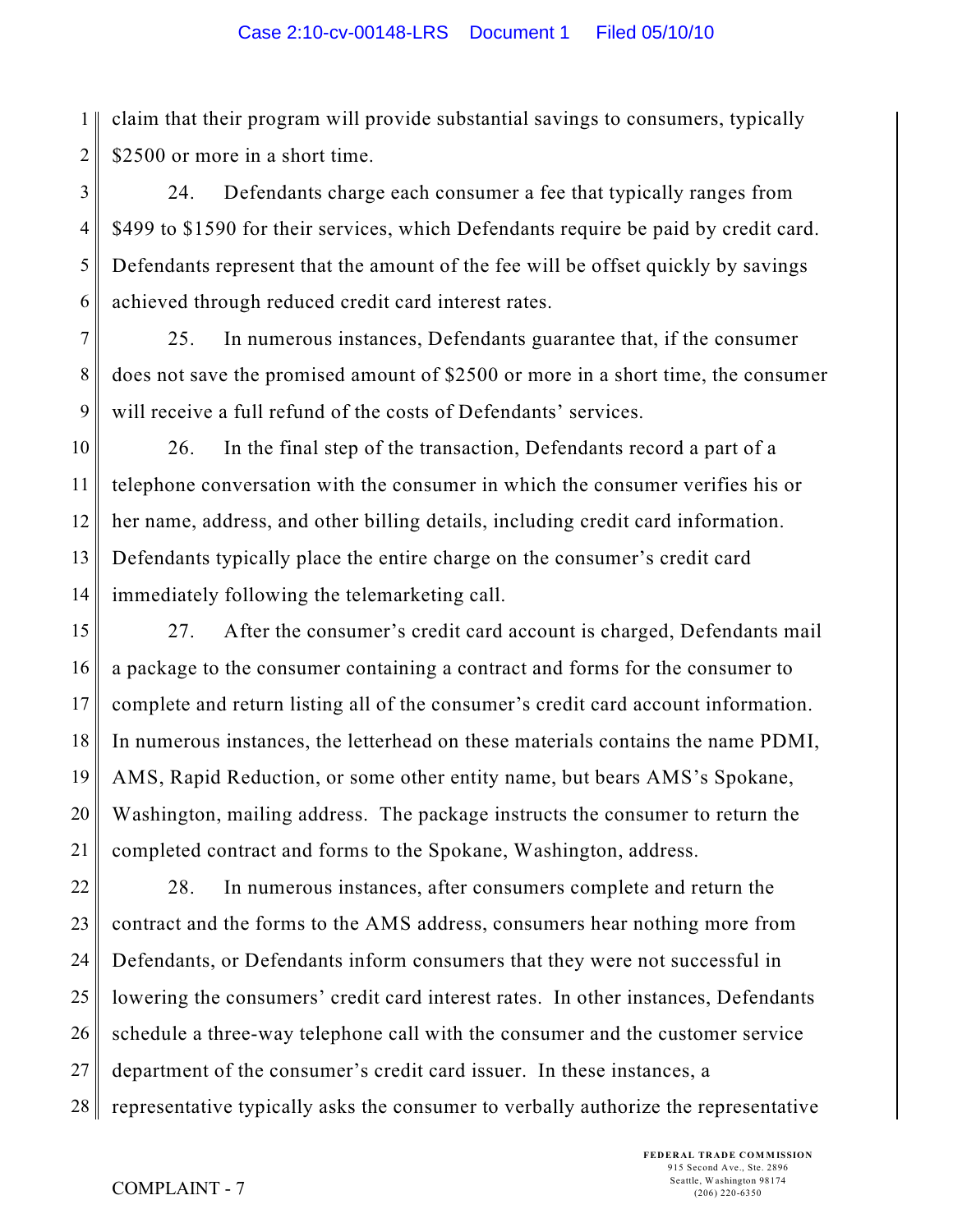1 2 3 4 5 6 to discuss the consumer's credit card account with the credit card issuer's customer service representative. Once the consumer provides the verbal authorization, the consumer is told to hang up. Sometimes, the consumer has remained on the line throughout the call. In numerous instances, either the Defendants tell the consumer that they were not able to lower the consumer's credit card interest rate or the consumer hears the credit card company decline the request and the call ends.

7 8 9 10 11 12 29. Having failed to lower the consumer's credit card interest rates, Defendants sometimes urge the consumer to apply for a credit card with a low introductory rate and, if approved, to transfer the balances from his or her high interest rate credit cards to the new low introductory rate card. This is not what consumers understood they were paying for, and over-extended consumers are not likely to be approved for a low rate card.

13 14 15 16 17 18 19 20 21 30. In numerous instances, in lieu of a credit card interest rate reduction, Defendants AMS, Rapid Reductions, Bishop, and Rohlf provide consumers with a payment acceleration plan, described as a "debt elimination plan," showing how the consumer's total interest payments will be lower if the consumer pays more than a minimum payment amount, and directing the payments so that the credit card with the highest interest rate will be paid off first. The payment acceleration plan does not reduce the consumer's credit card interest rate and this generic advice concerning the effect of making higher payments or paying off higher interest debts first is not what consumers understood they were paying for.

22 23 24 31. In numerous instances, Defendants fail to provide consumers with the reduced credit card interest rates or the minimum \$2500 in savings promised during the initial sales calls.

25 26 27 28 32. In numerous instances, consumers contact Defendants and seek refunds based on Defendants' failure to deliver on the promises made to the consumers. In numerous instances, Defendants decline to refund the fee charged to consumers for purchasing their services, claiming that their payment acceleration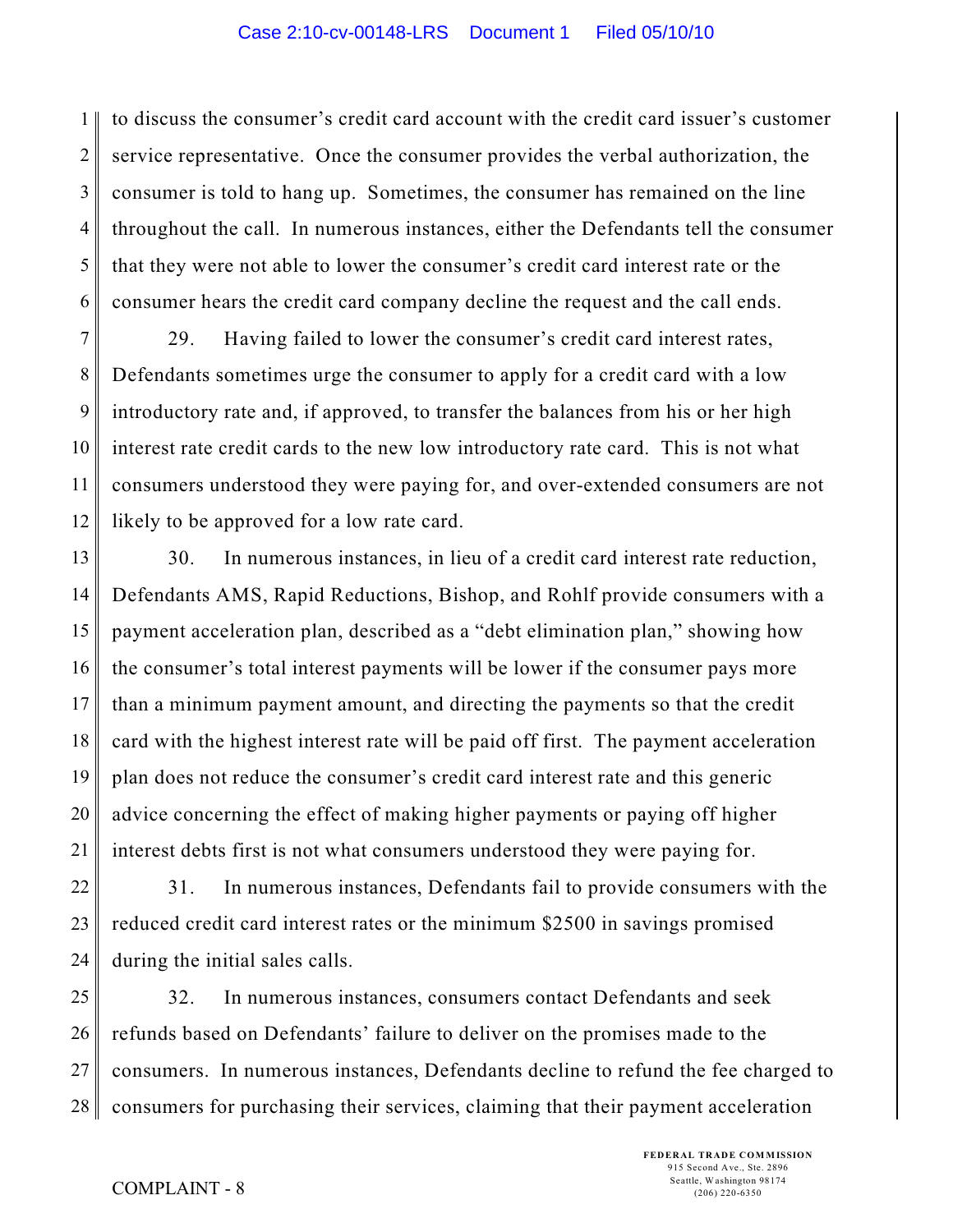1 2 3 4 5 6 plan shows how the promised savings could occur. In numerous instances, consumers file complaints with the Better Business Bureau ("BBB"), and the BBB forwards those complaints to AMS. AMS tells consumers, via the BBB, that the entity responsible for providing refunds is PDMI and refers consumers to PDMI. When PDMI does provide a refund, it typically retains a \$199 "non-refundable" fee.

7 8 9 33. In connection with telemarketing their program, Defendants, directly or through their agents or intermediaries, have made numerous calls to telephone numbers on the National Do Not Call Registry ("Registry").

10 11 12 13 34. In connection with telemarketing their service, Defendants, directly or through their agents or intermediaries, have initiated telephone calls to the telephone numbers of consumers who have previously stated that they do not wish to receive calls by or on behalf of Defendants.

14 15 16 17 18 19 35. In numerous instances, Defendants have initiated outbound telemarketing calls, including some on or after December 1, 2008, with prerecorded messages, that failed to disclose truthfully, promptly, and in a clear and conspicuous manner to the person receiving the call: the identity of the seller; that the purpose of the call is to sell goods or services; and the nature of the goods or services.

20 21 22 23 24 25 36. In the course of the telemarketing described above, since September 1, 2009, Defendants or intermediaries acting on behalf of Defendants have initiated numerous telephone calls that delivered prerecorded messages to induce the sale of goods or services when the persons to whom those telephone calls were made had not signed an express agreement, in writing, authorizing the seller to place those prerecorded calls.

- 26 27
- 28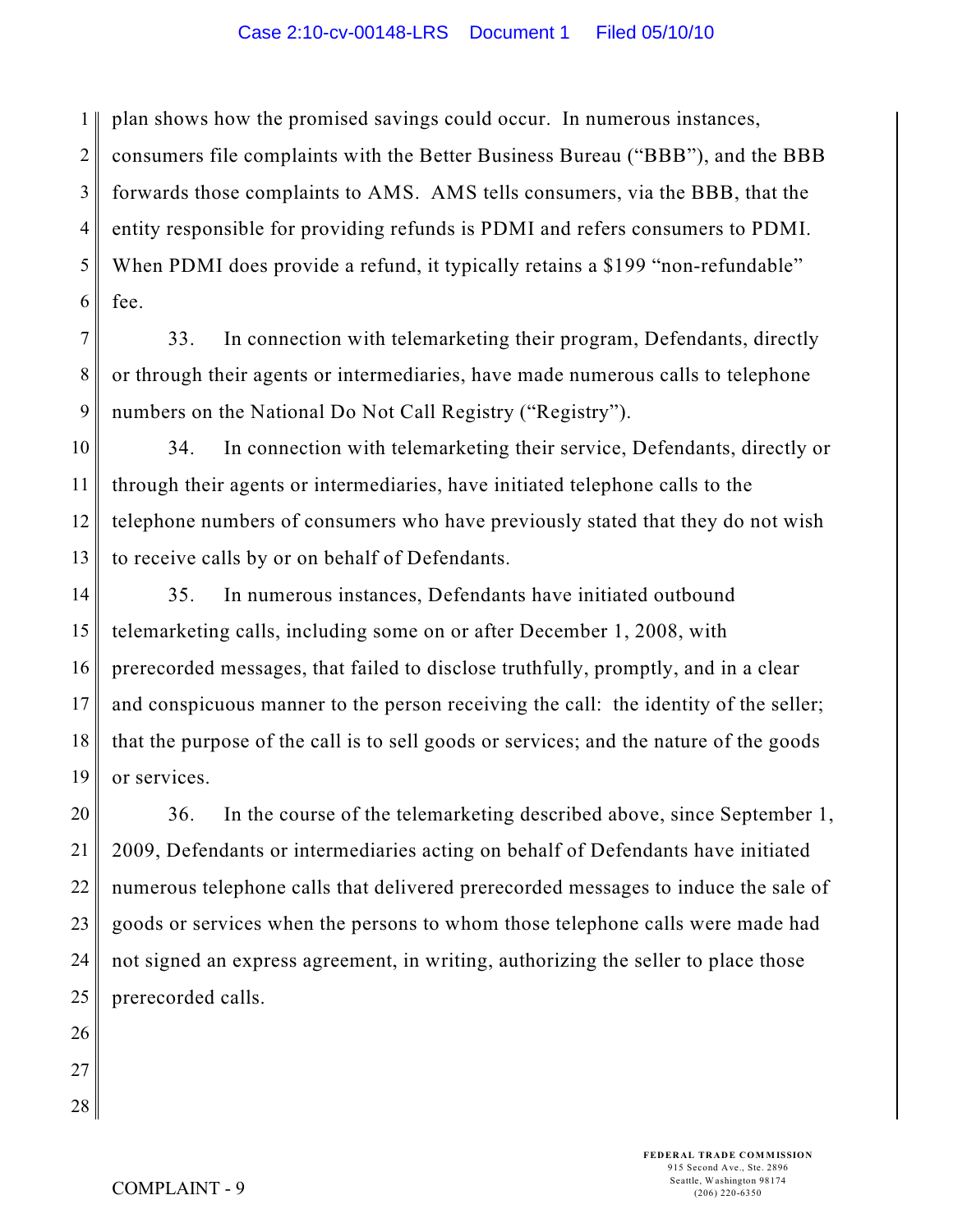| 1              | <b>VIOLATIONS OF THE FTC ACT</b>                                                   |  |  |
|----------------|------------------------------------------------------------------------------------|--|--|
| $\overline{2}$ | Section 5(a) of the FTC Act, 15 U.S.C. $\S$ 45(a), prohibits "unfair or<br>37.     |  |  |
| 3              | deceptive acts or practices in or affecting commerce."                             |  |  |
| 4              | Misrepresentations or deceptive omissions of material fact constitute<br>38.       |  |  |
| 5              | deceptive acts or practices prohibited by Section $5(a)$ of the FTC Act. 15 U.S.C. |  |  |
| 6              | § 45(a).                                                                           |  |  |
| 7              | <b>COUNT ONE</b>                                                                   |  |  |
| 8              | <b>Making Misrepresentations of Material Facts</b>                                 |  |  |
| 9              | In numerous instances, in connection with the marketing, offering for<br>39.       |  |  |
| 10             | sale, or sale of a credit card interest rate reduction service, Defendants have    |  |  |
| 11             | represented, directly or indirectly, expressly or by implication, that:            |  |  |
| 12             | Consumers who purchase Defendants' credit card interest rate<br>A.                 |  |  |
| 13             | reduction service will have their credit card interest rates                       |  |  |
| 14             | reduced substantially;                                                             |  |  |
| 15             | Consumers who purchase Defendants' credit card interest rate<br><b>B.</b>          |  |  |
| 16             | reduction service will save thousands of dollars in a short time                   |  |  |
| 17             | as a result of lowered credit card interest rates; and                             |  |  |
| 18             | Defendants will provide full refunds if consumers do not save<br>$\mathbf{C}$ .    |  |  |
| 19             | thousands of dollars as a result of lowered credit card interest                   |  |  |
| 20             | rates.                                                                             |  |  |
| 21             | 40.<br>In truth and in fact, in numerous instances in which Defendants have        |  |  |
| 22             | made the representations set forth in Paragraph 39 of this Complaint,              |  |  |
| 23             | Consumers who purchase Defendants' credit card interest rate<br>A.                 |  |  |
| 24             | reduction service do not have their credit card interest rates                     |  |  |
| 25             | reduced substantially;                                                             |  |  |
| 26             | Consumers who purchase Defendants' credit card interest rate<br><b>B.</b>          |  |  |
| 27             | reduction service do not save thousands of dollars in a short                      |  |  |
| 28             | time as a result of lowered credit card interest rates; and                        |  |  |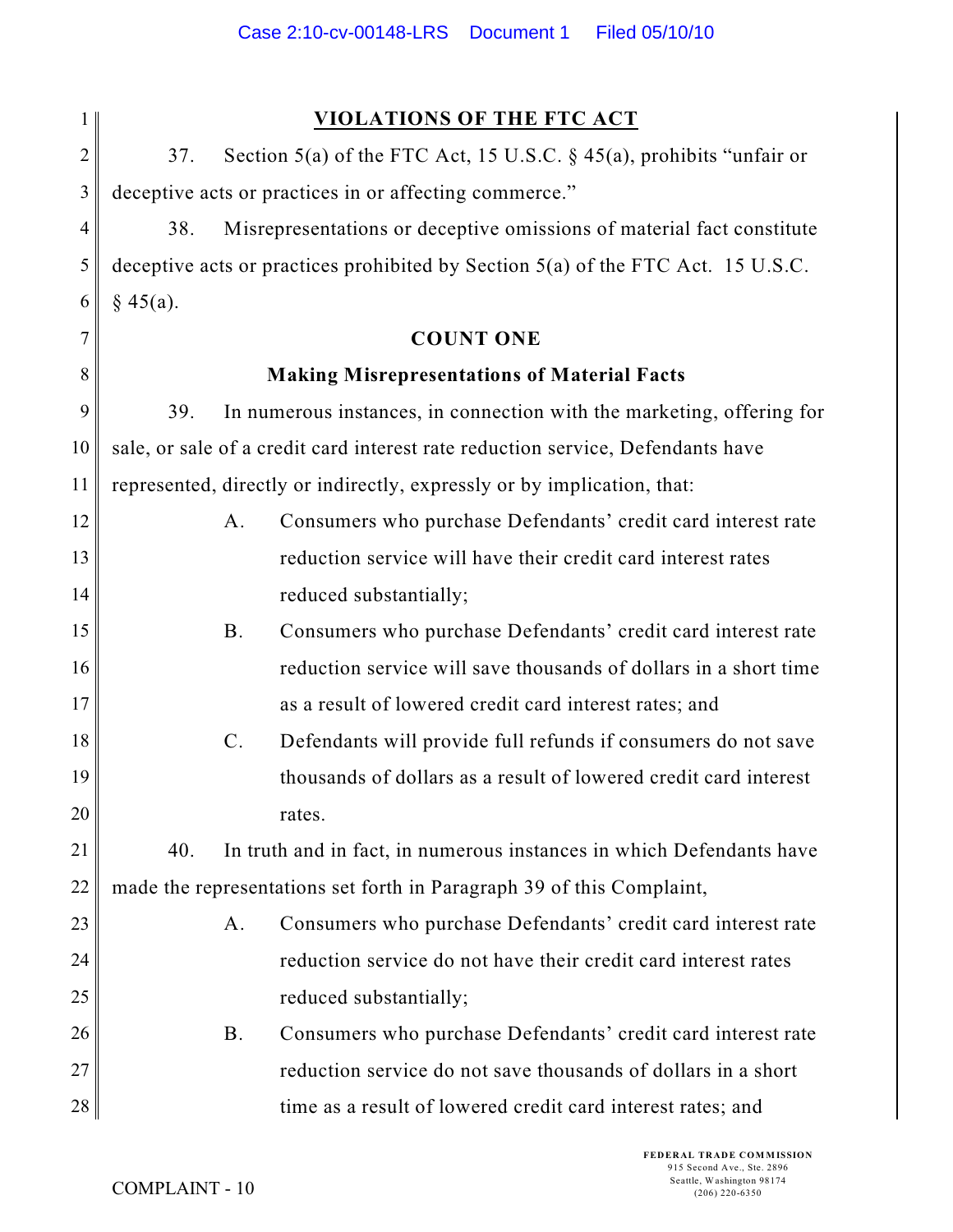C. Defendants do not provide full refunds when consumers do not save thousands of dollars as a result of lowered credit card interest rates.

5 6 41. Therefore, Defendants' representations as set forth in Paragraph 39 of this Complaint are false and misleading and constitute deceptive acts or practices in violation of Section 5(a) of the FTC Act, 15 U.S.C. § 45(a).

## **COUNT TWO**

## **Failure to Disclose Material Refund Condition**

9 10 11 12 42. In connection with the marketing, offering for sale, or sale of a credit card interest rate reduction service, Defendants have represented, directly or indirectly, expressly or by implication, that consumers who purchase Defendants' service are guaranteed a full refund if they do not save at least \$2500.

13 14 15 16 17 18 19 43. In numerous instances in which Defendants have made the representation set forth in Paragraph 42, Defendants have failed to disclose that the purported savings and guaranteed refund depend upon consumers' compliance with a payment acceleration schedule, not upon Defendants' ability to negotiate reduced credit card interest rates with consumers' creditors. This additional information would be material to consumers in deciding whether to purchase Defendants' credit card interest rate reduction service.

20 21 22 23 44. In light of the representations set forth in Paragraph 42 above, the failure to disclose the information in Paragraph 43 is a material omission and constitutes a deceptive act or practice in violation of Section 5(a) of the FTC Act, 15 U.S.C. § 45(a).

24

1

2

3

4

7

8

## **THE TELEMARKETING SALES RULE**

25 26 27 28 45. Congress directed the FTC to prescribe rules prohibiting abusive and deceptive telemarketing acts or practices pursuant to the Telemarketing Act, 15 U.S.C. §§ 6101-6108. The FTC adopted the original Telemarketing Sales Rule in 1995, extensively amended it in 2003, and amended certain provisions thereafter.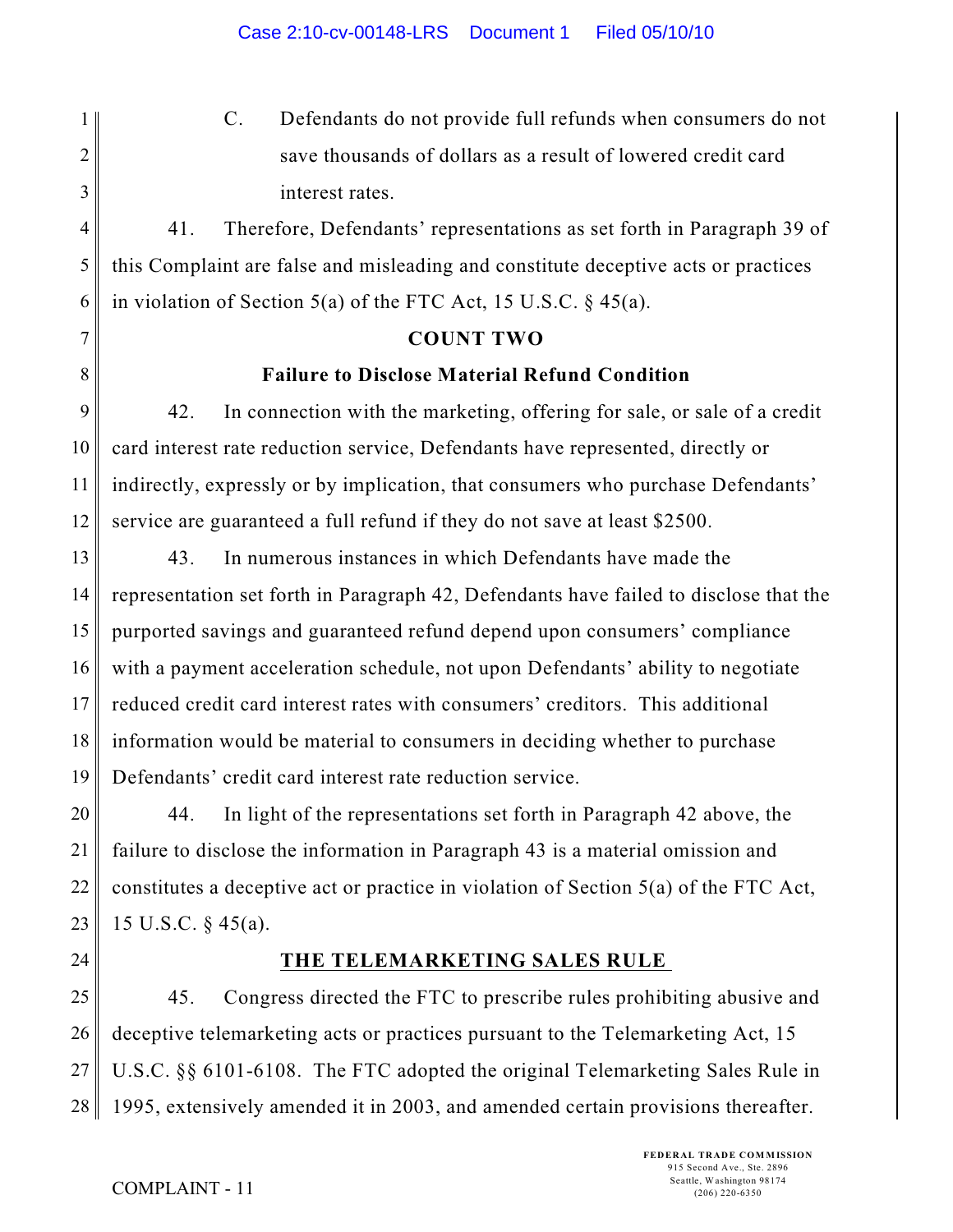1 16 C.F.R. Part 310.

2 3 4 46. Defendants are "seller[s]" or "telemarketer[s]" engaged in "telemarketing" as those terms are defined in the TSR,  $16$  C.F.R. § 310.2 (z), (bb), and (cc).

5 6 7 8 47. The TSR prohibits sellers and telemarketers from misrepresenting, directly or by implication, in the sale of goods or services, any material aspect of the performance, efficacy, nature, or central characteristics of the goods or services that are the subject of a sales offer. 16 C.F.R.  $\S 310.3(a)(2)(iii)$ .

9 10 11 12 48. The TSR also prohibits sellers and telemarketers from misrepresenting, directly or by implication, in the sale of goods or services, any material aspect of the nature or terms of the seller's refund, cancellation, exchange, or repurchase policies.  $16$  C.F.R. §  $310.3(a)(2)(iv)$ .

13 14 15 16 17 49. The TSR also prohibits sellers and telemarketers from failing to disclose truthfully, and in a clear and conspicuous manner, before a customer pays for goods and services offered, all the material terms and conditions of a refund, cancellation, exchange, or repurchase policy, if the seller or telemarketer has such a policy and informs the consumers about such policy. 16 C.F.R.  $\S 310.3(a)(1)(iii)$ .

18 19 50. AMS, Rapid Reduction, Bishop, and Rohlf are "persons" as that term is defined in the TSR. 16 C.F.R.  $\S 310.2(v)$ .

20 21 22 23 51. The TSR also prohibits persons from providing substantial assistance or support to any seller or telemarketer where the person knows or consciously avoids knowing that the seller or telemarketer is engaged in any act or practice that violates Section 310.3(a) of the TSR. 16 C.F.R. § 310.3(b).

24 25 26 27 52. Under the TSR, an "outbound telephone call" means a telephone call initiated by a telemarketer to induce the purchase of goods or services or to solicit a charitable contribution. 16 C.F.R. § 310.2(u). Defendants have initiated, or have caused telemarketers to initiate, "outbound telephone calls" to consumers.

28 53. Among other things, the 2003 amendments to the TSR established a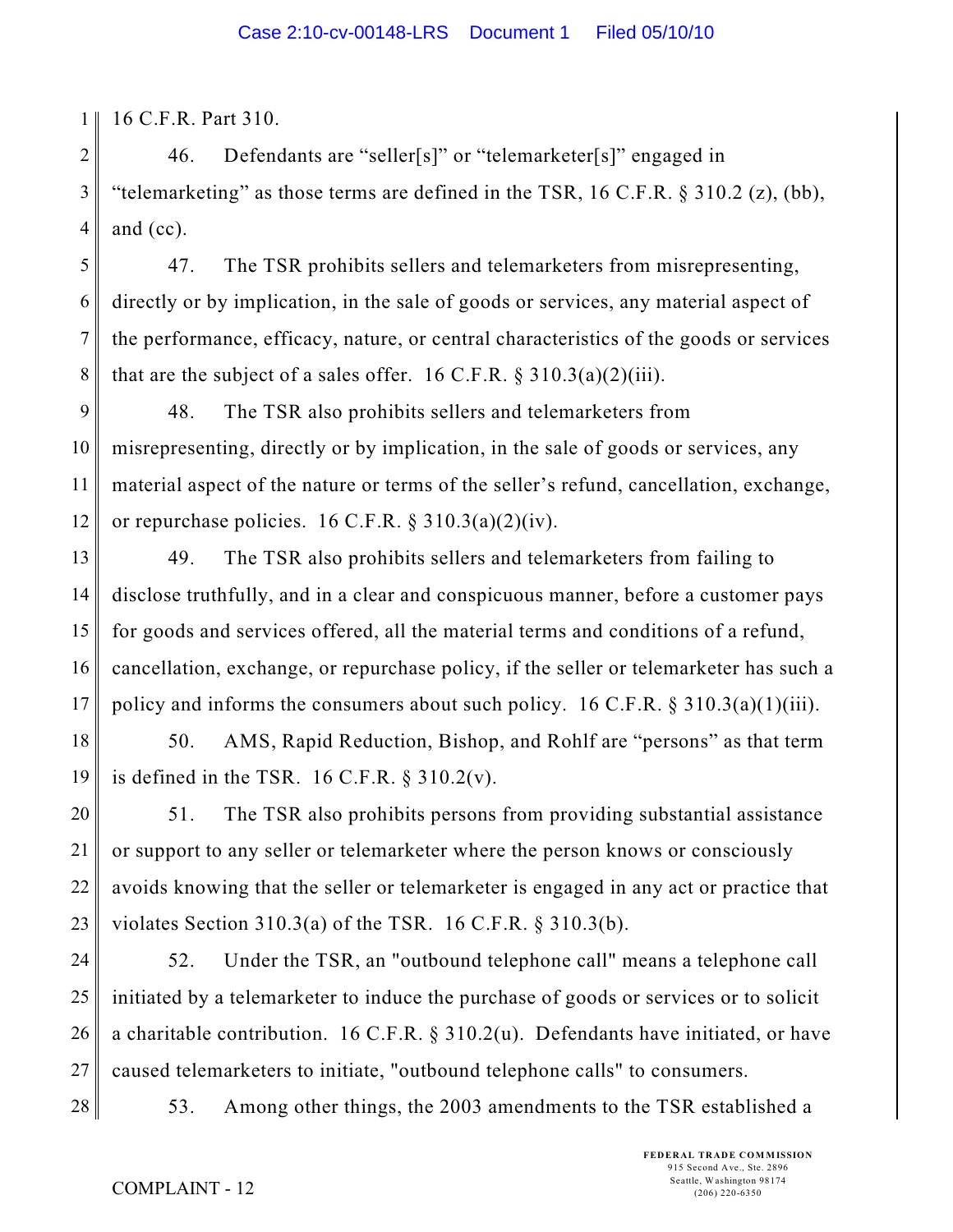1 "do-not-call" registry (the "National Do Not Call Registry" or "Registry"),

2 maintained by the FTC, of consumers who do not wish to receive certain types of

3 4 5 telemarketing calls. Consumers can register their telephone numbers on the Registry without charge either through a toll-free telephone call or over the Internet at [www.donotcall.gov.](http://www.donotcall.gov.)

6 7 8 54. The TSR prohibits sellers and telemarketers from initiating an outbound telephone call to numbers on the Registry in violation of the TSR. 16 C.F.R. § 310.4(b)(1)(iii)(B).

9 10 11 12 55. The TSR also prohibits sellers and telemarketers from initiating an outbound telephone call to any person when that person previously has stated that he or she does not wish to receive an outbound telephone call made by or on behalf of the seller whose goods or services are being offered. 16 C.F.R.

13  $§ 310.4(b)(1)(iii)(A).$ 

14 15 16 56. The TSR requires telemarketers in an outbound telephone call to disclose truthfully, promptly, and in a clear and conspicuous manner the following information:

17

A. The identity of the seller;

18

19

B. That the purpose of the call is to sell goods or services; and C. The nature of the goods or services.

20 21 22 23 24 16 C.F.R. § 310.4(d)(1), (2), and (3). Amendments to the TSR that became effective on December 1, 2008, also specify that a seller or telemarketer that initiates any outbound telephone call to deliver a prerecorded message must, among other requirements, promptly make these disclosures in the prerecorded message. 16 C.F.R. § 310.4(b)(1)(v)(B)(ii).

25 26 27 28 57. As amended, effective September 1, 2009, the TSR prohibits initiating a telephone call that delivers a prerecorded message to induce the purchase of any good or service unless the seller has obtained from the recipient of the call an express agreement, in writing, that evidences the willingness of the recipient of the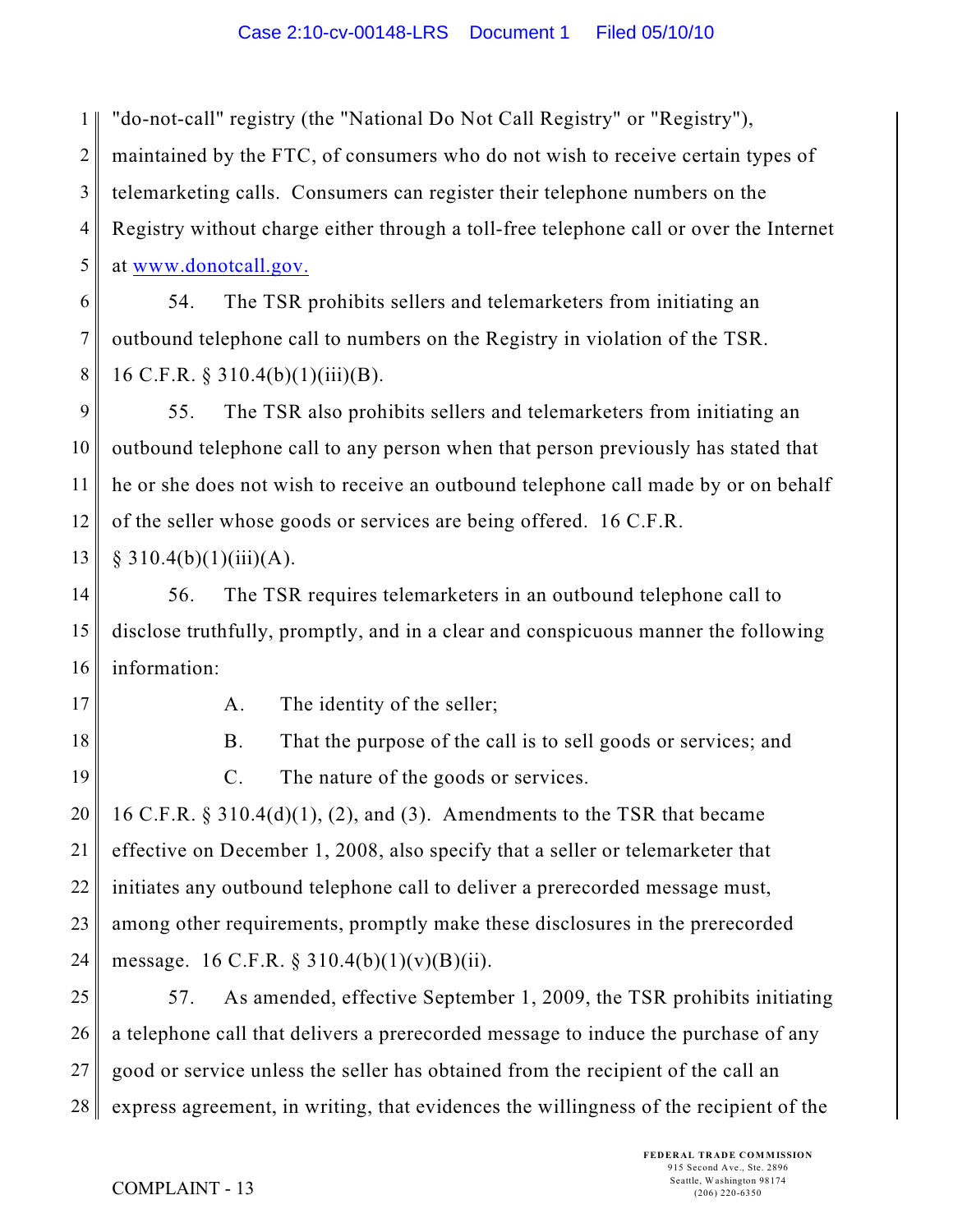1 2 3 4 5 6 7 8 9 10 11 12 13 14 15 16 17 18 19 20 21 22 23 24 25 26 27 28 call to receive calls that deliver prerecorded messages by or on behalf of a specific seller. The express agreement must include the recipient's telephone number and signature, must be obtained after a clear and conspicuous disclosure that the purpose of the agreement is to authorize the seller to place prerecorded calls to such person, and must be obtained without requiring, directly or indirectly, that the agreement be executed as a condition of purchasing any good or service. 16 C.F.R.  $§ 310.4(b)(1)(v)(A).$ 58. Pursuant to Section 3(c) of the Telemarketing Act, 15 U.S.C.  $\S 6102(c)$ , and Section 18(d)(3) of the FTC Act, 15 U.S.C.  $\S 57a(d)(3)$ , a violation of the TSR constitutes an unfair or deceptive act or practice in or affecting commerce, in violation of Section 5(a) of the FTC Act, 15 U.S.C.  $\S$  45(a). **VIOLATIONS OF THE TELEMARKETING SALES RULE COUNT THREE Misrepresenting Material Information** 59. In numerous instances, in the course of telemarketing goods or services, Defendants have misrepresented, directly or by implication, that: A. Consumers who purchase Defendants' credit card interest rate reduction service will have their interest rates reduced substantially; and B. Consumers who purchase Defendants' credit card interest rate reduction service will save thousands of dollars in a short time as a result of lowered credit card interest rates. 60. Defendants' acts and practices, as described in Paragraph 59 above, are deceptive telemarketing acts or practices that violate the TSR, 16 C.F.R.  $§ 310.3(a)(2)(iii).$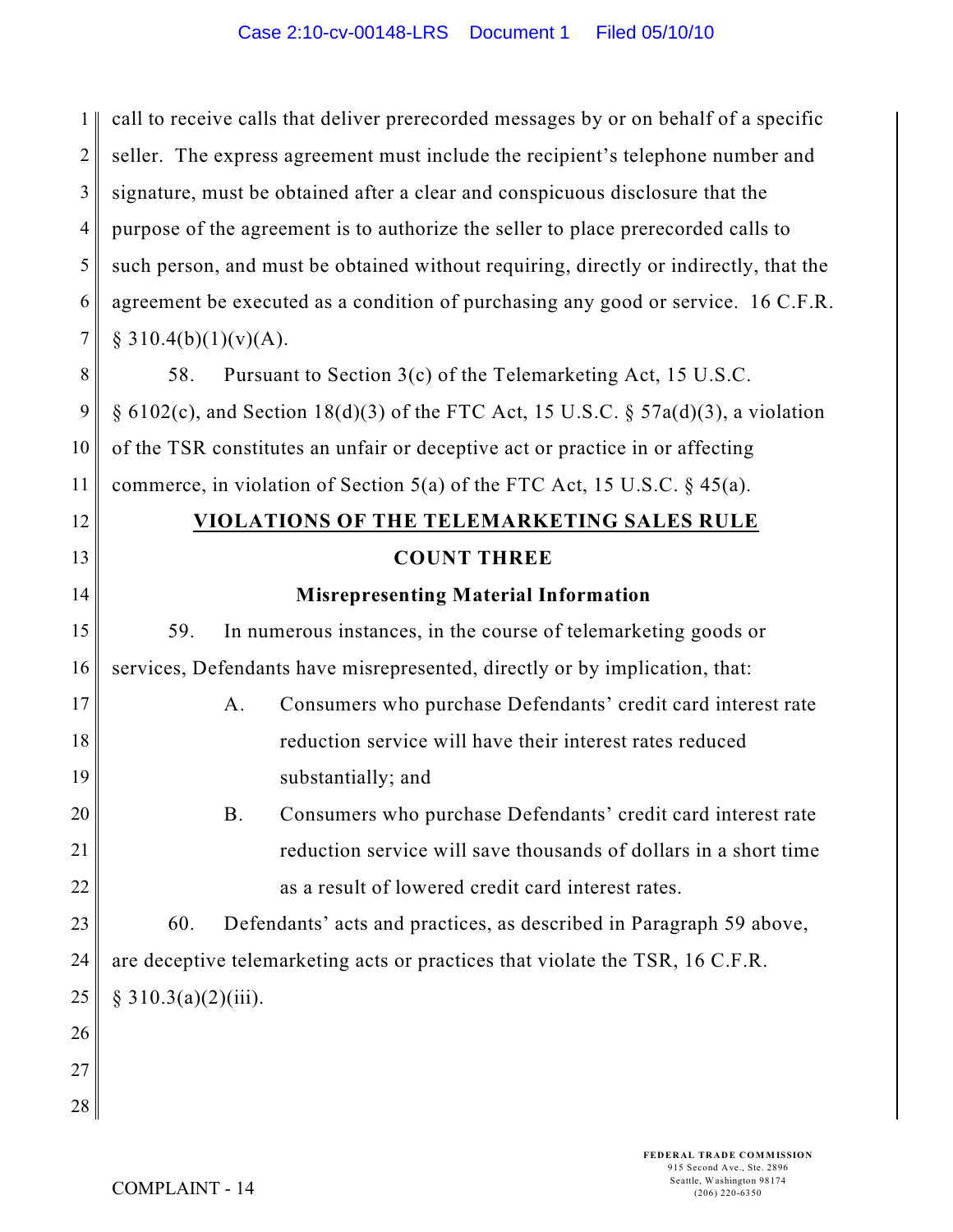|                | <b>COUNT FOUR</b>                                                                     |  |
|----------------|---------------------------------------------------------------------------------------|--|
| $\overline{2}$ | <b>Making Refund Misrepresentations</b>                                               |  |
| 3              | In numerous instances, in the course of telemarketing goods or<br>61.                 |  |
| $\overline{4}$ | services, Defendants have misrepresented, directly or by implication, that            |  |
| 5              | Defendants will provide full refunds if consumers do not save thousands of dollars    |  |
| 6              | as a result of lowered credit card interest rates.                                    |  |
| 7              | Defendants' acts and practices, as described in Paragraph 61 above,<br>62.            |  |
| 8              | are deceptive telemarketing acts or practices that violate the TSR, 16 C.F.R.         |  |
| 9              | § 310.3(a)(2)(iv).                                                                    |  |
| 10             | <b>COUNT FIVE</b>                                                                     |  |
| 11             | <b>Failing to Disclose Terms and Conditions of Refund</b>                             |  |
| 12             | In numerous instances, in the course of telemarketing goods or<br>63.                 |  |
| 13             | services, Defendants have represented, directly or by implication, that consumers     |  |
| 14             | who purchase Defendants' credit card interest rate reduction service are guaranteed   |  |
| 15             | a full refund if they do not save at least \$2500.                                    |  |
| 16             | In numerous instances in which Defendants have made the<br>64.                        |  |
| 17             | representation set forth in Paragraph 63, Defendants have failed to disclose that the |  |
| 18             | purported savings and guaranteed refund depend upon consumers' compliance             |  |
| 19             | with a payment acceleration schedule, not upon Defendants' ability to negotiate       |  |
| 20             | reduced interest rates with consumers' creditors. This additional information         |  |
| 21             | would be material to consumers in deciding whether to purchase Defendants'            |  |
| 22             | credit card interest rate reduction service.                                          |  |
| 23             | In light of the representation set forth in Paragraph 63 above, the<br>65.            |  |
| 24             | failure to disclose these terms or conditions, in a clear and conspicuous manner, is  |  |
| 25             | a deceptive act or practice that violates the TSR, 16 C.F.R. $\S 310.3(a)(1)(iii)$ .  |  |
| 26             |                                                                                       |  |
| 27             |                                                                                       |  |
| 28             |                                                                                       |  |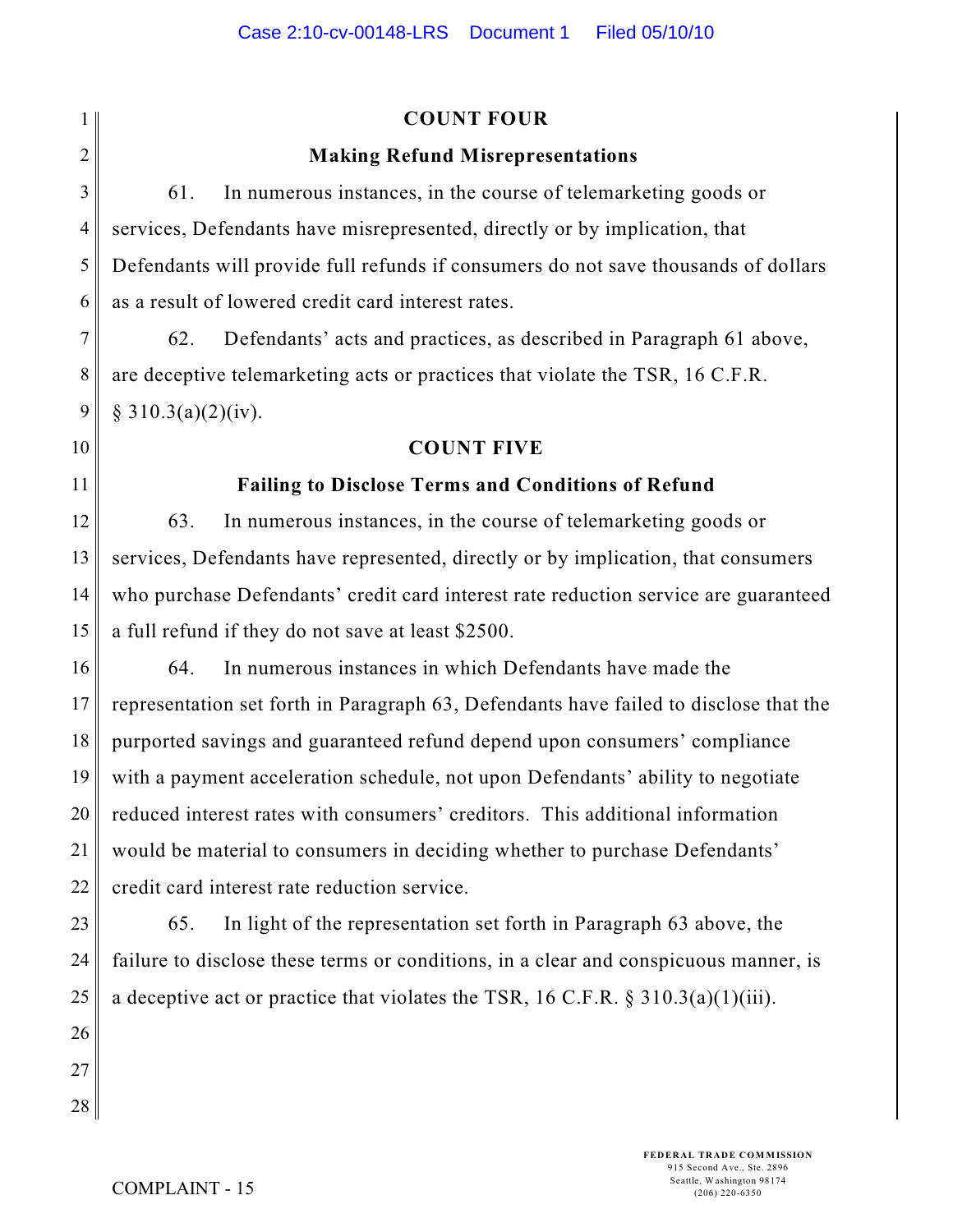|                | <b>COUNT SIX</b>                                                                      |  |  |
|----------------|---------------------------------------------------------------------------------------|--|--|
| $\overline{2}$ | <b>Assisting and Facilitating</b>                                                     |  |  |
| 3              | In numerous instances, AMS, Bishop, and Rohlf have provided<br>66.                    |  |  |
| $\overline{4}$ | substantial assistance or support to PDMI and Fithian, including, but not limited to, |  |  |
| 5              | fulfillment and customer service, when AMS, Bishop, and Rohlf knew or                 |  |  |
| 6              | consciously avoided knowing that PDMI and Fithian were misrepresenting, or            |  |  |
| $\tau$         | failing to disclose truthfully in a clear and conspicuous manner, directly or by      |  |  |
| $8\,$          | implication, material information in the sale of their goods or services in violation |  |  |
| 9              | of the TSR, 16 C.F.R. § 310.3(a)(2)(iii), § 310.3(a)(2)(iv), or § 310.3(a)(1)(iii).   |  |  |
| 10             | Defendants AMS, Bishop, and Rohlf's substantial assistance or<br>67.                  |  |  |
| 11             | support as alleged in Paragraph 66 is a deceptive telemarketing act or practice that  |  |  |
| 12             | violates the TSR, $16$ C.F.R. § 310.3(b).                                             |  |  |
| 13             | <b>COUNT SEVEN</b>                                                                    |  |  |
| 14             | <b>Violating the National Do Not Call Registry</b>                                    |  |  |
| 15             | 68.<br>In numerous instances, in connection with telemarketing, Defendants            |  |  |
| 16             | have engaged, or caused a telemarketer to engage, in initiating an outbound           |  |  |
| 17             | telephone call to a person's telephone number on the National Do Not Call             |  |  |
| 18             | Registry in violation of the TSR, 16 C.F.R. $\S 310.4(b)(1)(iii)(B)$ .                |  |  |
| 19             | <b>COUNT EIGHT</b>                                                                    |  |  |
| 20             | <b>Failing to Honor Entity-Specific Do Not Call Requests</b>                          |  |  |
| 21             | In numerous instances, in connection with telemarketing, Defendants<br>69.            |  |  |
| 22             | have engaged, or caused a telemarketer to engage, in initiating an outbound           |  |  |
| 23             | telephone call to a person who previously has stated that he or she does not wish to  |  |  |
| 24             | receive an outbound telephone call made by or on behalf of the seller whose goods     |  |  |
| 25             | or services are being offered, in violation of the TSR, 16 C.F.R.                     |  |  |
| 26             | § 310.4(b)(1)(iii)(A).                                                                |  |  |
| 27             |                                                                                       |  |  |
| 28             |                                                                                       |  |  |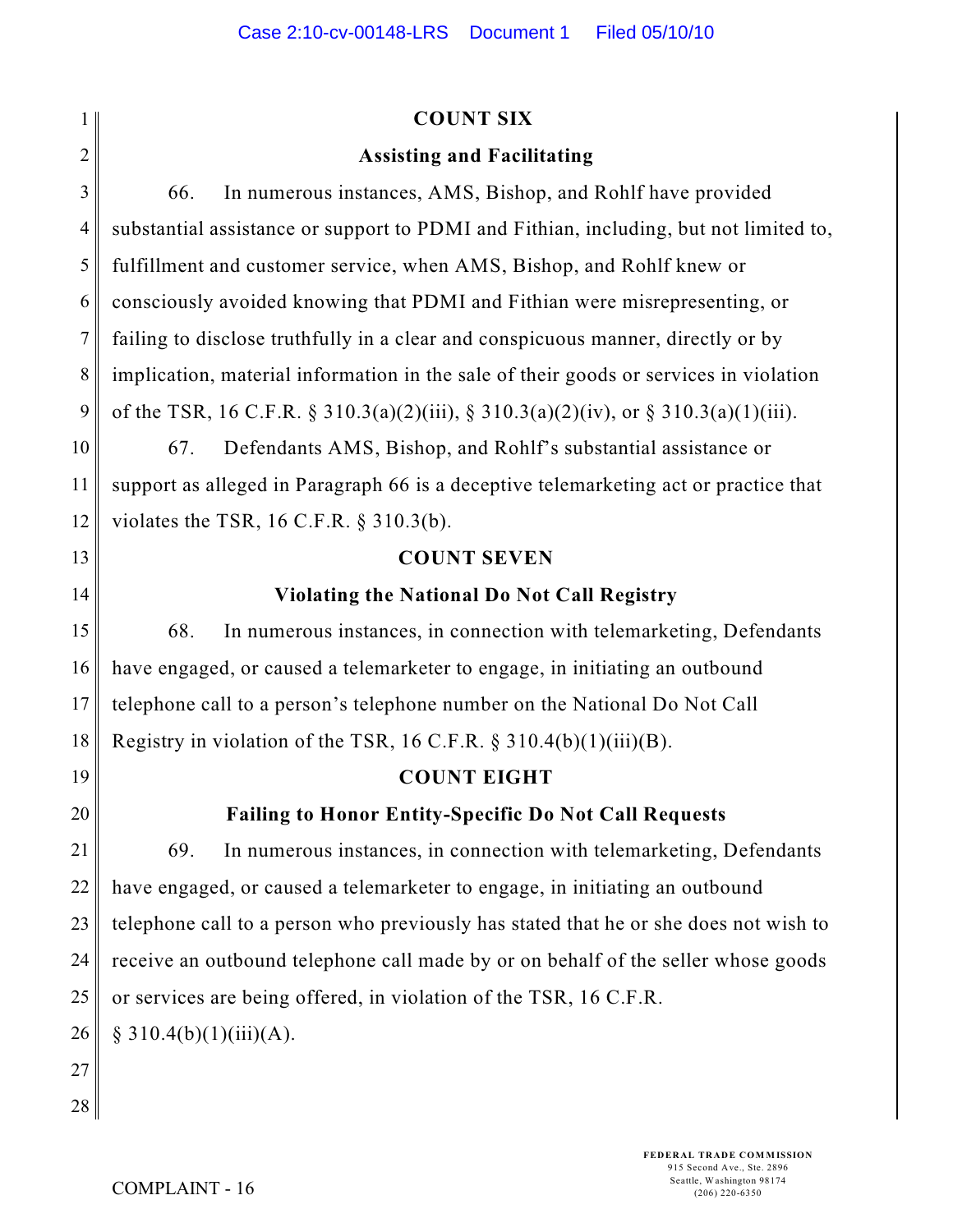1 2 3 4 5 6 7 8 9 10 11 12 13 14 15 16 17 18 19 20 21 22 23 24 25 26 27 28 **COUNT NINE Failing to Make Required Oral Disclosures** 70. In numerous instances, in the course of telemarketing goods or services, Defendants have made, or have caused a telemarketer to make, outbound telephone calls, including, on or after December 1, 2008, outbound telephone calls to deliver prerecorded messages, in which the telemarketer or message failed to disclose promptly and in a clear and conspicuous manner to the person receiving the call: a. The identity of the seller; b. That the purpose of the call is to sell goods or services; or c. The nature of the goods or services. 71. The Defendants' practice as alleged in Paragraph 70 is an abusive telemarketing practice that violates the TSR, 16 C.F.R. § 310.4(d) and 16 C.F.R.  $§ 310.4(b)(1)(v)(B)(ii).$ **COUNT TEN Initiating Unlawful Prerecorded Messages on or after September 1, 2009** 72. In numerous instances on or after September 1, 2009, in the course of telemarketing goods or services, Defendants have initiated, or caused a telemarketer to initiate, outbound telephone calls that delivered prerecorded messages when the persons to whom these telephone calls were made had not signed an express agreement, in writing, authorizing the seller to place prerecorded calls to such person, in violation of the TSR, 16 C.F.R.  $\S$  310.4(b)(1)(v)(A). **CONSUMER INJURY** 73. Consumers have suffered and will continue to suffer substantial injury as a result of Defendants' violations of the FTC Act and the TSR. In addition, Defendants have been unjustly enriched as a result of their unlawful acts and practices. Absent injunctive relief by this Court, Defendants are likely to continue to injure consumers, reap unjust enrichment, and harm the public interest.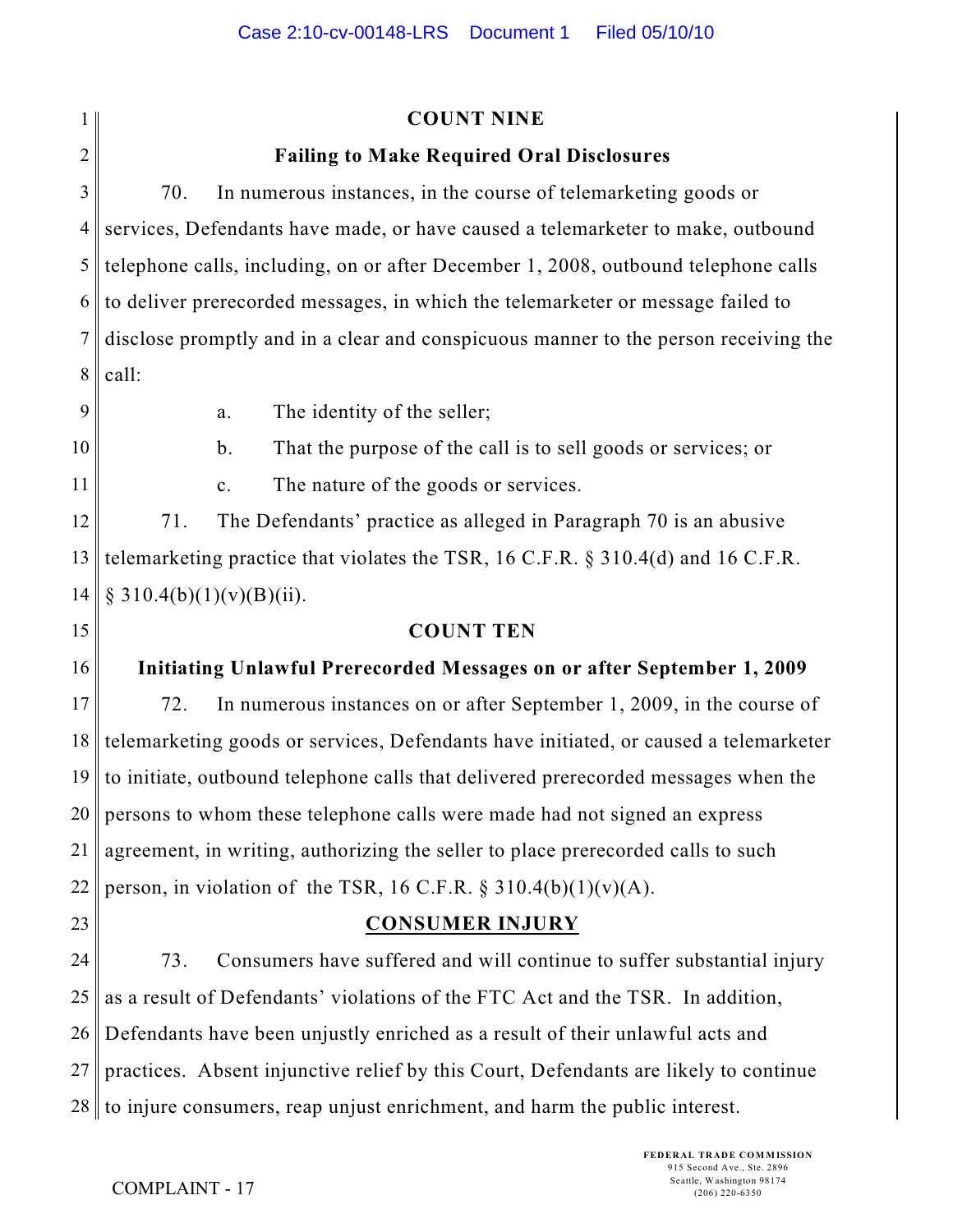1

# **THIS COURT'S POWER TO GRANT RELIEF**

2 3 4 5 6 7 8 74. Section 13(b) of the FTC Act, 15 U.S.C. § 53(b), empowers this Court to grant injunctive and such other relief as the Court may deem appropriate to halt and redress violations of any provision of law enforced by the FTC. The Court, in the exercise of its equitable jurisdiction, may award ancillary relief, including rescission or reformation of contracts, restitution, the refund of monies paid, and the disgorgement of ill-gotten monies, to prevent and remedy any violations of any provision of law enforced by the FTC.

9 10 11 12 13 75. Section 19 of the FTC Act, 15 U.S.C. § 57b, and Section 6(b) of the Telemarketing Act, 15 U.S.C. § 6105(b), authorize this Court to grant such relief as the Court finds necessary to redress injury to consumers resulting from Defendants' violations of the TSR, including the rescission or reformation of contracts, and the refund of money.

14

## **PRAYER FOR RELIEF**

15 16 17 Wherefore, Plaintiff FTC, pursuant to Sections 13(b) and 19 of the FTC Act, 15 U.S.C. §§ 53(b) and 57b, Section 6(b) of the Telemarketing Act, 15 U.S.C. § 6105(b), and the Court's own equitable powers, requests that the Court:

18 19 20 21 22 1. Award Plaintiff such preliminary injunctive and ancillary relief as may be necessary to avert the likelihood of consumer injury during the pendency of this action and to preserve the possibility of effective final relief, including, but not limited to, temporary and preliminary injunctions, an order freezing assets, immediate access, and the appointment of a receiver;

23 24 2. Enter a permanent injunction to prevent future violations of the FTC Act and the TSR by Defendants;

25 26 27 28 refund of monies paid, and the disgorgement of ill-gotten monies; and 3. Award such relief as the Court finds necessary to redress injury to consumers resulting from Defendants' violations of the FTC Act and the TSR, including, but not limited to, rescission or reformation of contracts, restitution, the